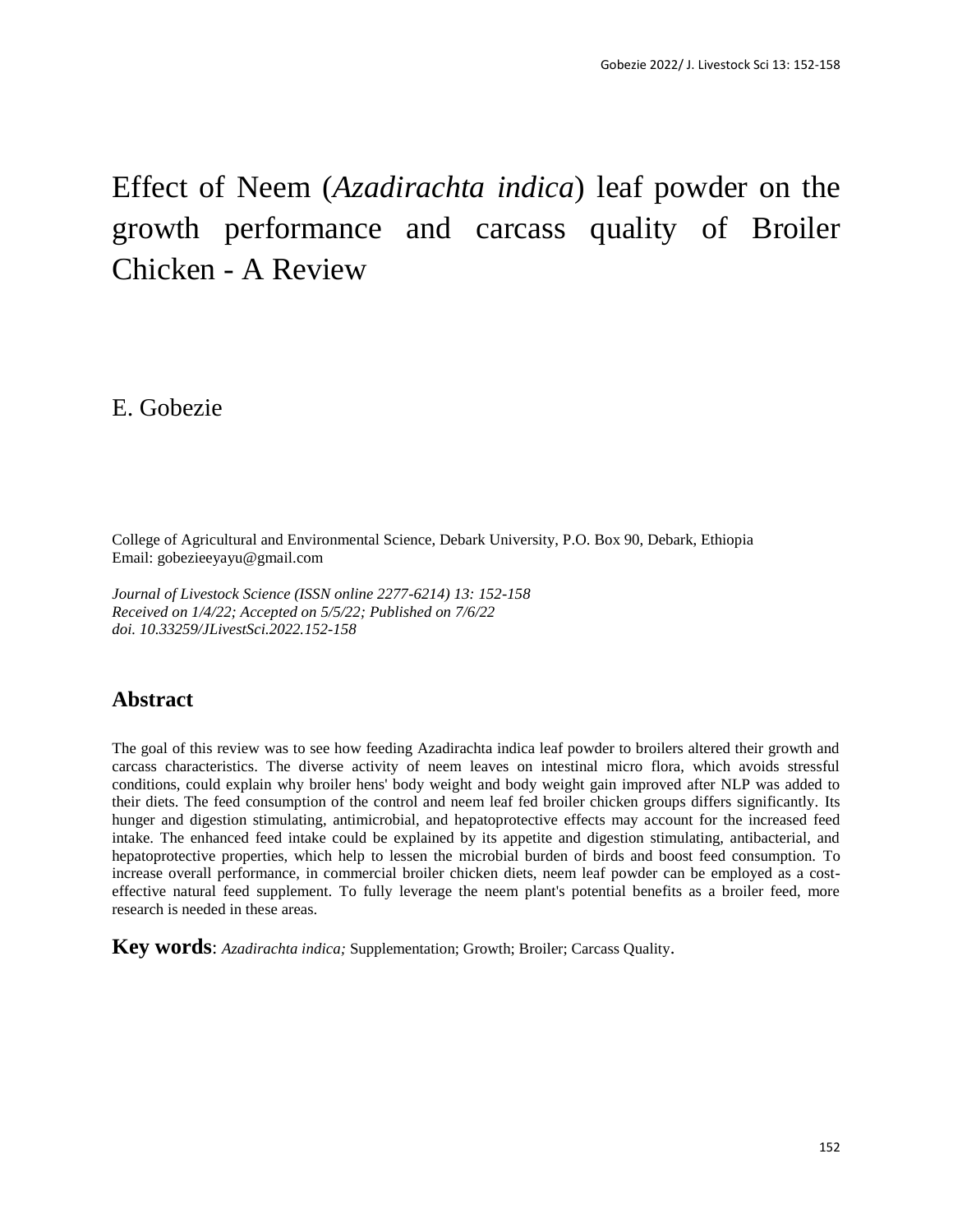# **Introduction**

The poultry sector has evolved to include egg producers, broiler producers, hatcheries, poultry equipment makers, and feed mills, among others (Padhi, 2016). Because of its short generation interval, rapid turnover rate, and low capital investment, poultry is one of the quickest ways to enhance the nutritional standard of the people (Ani and Okeke, 2011). Broiler production is the fastest-growing agricultural business in emerging countries, making it both necessary and profitable. Broiler production is the process of raising heavy meat breed chickens for the goal of producing high-quality meat (Ufele et al., 2020). Poultry and other animal sources of protein are excellent sources of high-quality protein (AOAC, 1980). As a result, the worldwide poultry sector has been steadily expanding for years, and it currently contributes significantly to filling the gap created by global protein deficiency by boosting meat and egg output annually (Aouacheri et al., 2009).

One of the most intensive forms of animal husbandry is the production of meat and eggs from chickens (FAO, 2020). It is a global industry that has met its principal goal of supplying a low-cost source of animal protein (Augère-Granier, 2019). This success could be attributed to a variety of factors, including high-quality feed and illness control, which is aided in part by antibiotic use.

Several herbal plants are used as growth promoters, antibacterial, antiparasitic, anti-coocidial, anti-fungal, anti-tumor, and immune-boosters in chicken diets (Subapriya and Nagini, 2005). *Allium sativum*, *Zingiber officinale*, *Mentha piperita*, *Azadirachta indica*, *Moringa oleifera*, *Cichorium intybus*, Turmeric, fennel, fenugreek and black cumin are among these plants (Ansari et al., 2008 and Nidullah et al., 2010, Sethy et al 2017, Yesuf et al 2017 and Gharehsheikhlou et al 2018).

In neem leaves, crude protein is 15.8%, crude fiber is 14.6%, Ether Extract is 8.5 percent, Ash is 4.5 percent, Moisture is 13.0%, and NFE is 56.6 percent (Bonsu et al., 2012). Bonsu et al. (Bonsu et al., 2012). More than a hundred and thirty-five bioactive chemicals, including azadichtin, meliacin, gedunin, salanin, nimbin, valassin, sodium nimbolide, cyclic trisulphides, and others, have been discovered in various areas of neem trees. The pharmacological properties of the neem leaf include anti-inflammatory, anti-hyperglycaemic, anti-ulcer, antimalarial, anti-fungal, anti-bacterial, anti-viral, anti-oxidant, anti-mutagenic, immunomodulatory, and other properties (Subapriya and Nagini, 2005).

Neem (Azadirachta indica) is an antibacterial, antiviral, antibiotic, and antifungal plant that also boosts the immune system (Subapriya and Nagini, 2005). As a growth stimulator, Azadirachta indica has the potential to replace antibiotics. However, there is currently a scarcity of empirical data on their effects on broiler performance. As a result, researchers conducted research to see how Azadirachta indica leaf powder affected broiler chicken growth and carcass qualities.

### **Body weight gains of broiler chicken in different treatment groups (g/bird/week)**

The average body weight of broilers differed significantly (p<0.05) across treatment groups (P. D. Mali et al., 2020). (1928.35 16.45) received NLP 10g per kg supper and had a significantly ( $p<0.05$ ) increased body weight (P. D. Mali et al., 2020). Supplementing neem leaf powder @ 1-2 gm/kg feed resulted in a considerable rise in the live body weight of broilers as compared to the control group, according to Manwar et al., (2007). Broilers fed 1 percent neem seed cake exhibited significantly higher body weights at six weeks of age than those in the control group (p<0.05), according to Khan et al. (2014). Khatun et al., (2013) discovered that feeding 1-3 ml of tulsi and neem leave extract per kg poultry meal boosted live body weight and improved weekly weight gain and feed efficiency when compared to a control group of poultry.

During the first week of life, the mean (SE) weekly body weight of the four treatment groups did not differ substantially (P>0.05). During the second, third, fourth, fifth, and sixth weeks of life, broiler chicken body weight varied significantly (P>0.05) (J Deka et al., 2019). According to the same source, the body weight of broiler chicks differed significantly  $(P<0.01)$  during the second, third, fourth, fifth, and sixth weeks of life.  $(0.3\%)$  and  $(0.2\%)$ groups acquired significantly more body weight ( $p<0.05$ ) than the control and (0.1%) groups during the second, third, fourth, fifth, and sixth weeks of life. This finding similar with the finding of Manwar et al. (2005), Onyimonyi et al. (2005), Zanu and his colleagues (2011), Shihab et al. (2012) and Ansari et al (2017).

The diverse activity of neem leaves on intestinal microbiota, thereby avoiding stressful conditions, could explain why broiler hens' body weight and body weight gain improved after NLP was added to their diets (Durrani et al. 2008). Furthermore, an active component in neem leaves, including as Nimbin, Nimbidin, and Azadirachtin (Brahmachari, 2004), reduce host pathogen activity (Amandioha, 2000) and can thus be used as an antibacterial in broiler production (Brahmachari, 2004). When compared to broilers fed a basal diet without neem leaf powder, dietary supplementation of neem leaf powder at levels of 0.2 and 0.3 percent in the broiler ration increased body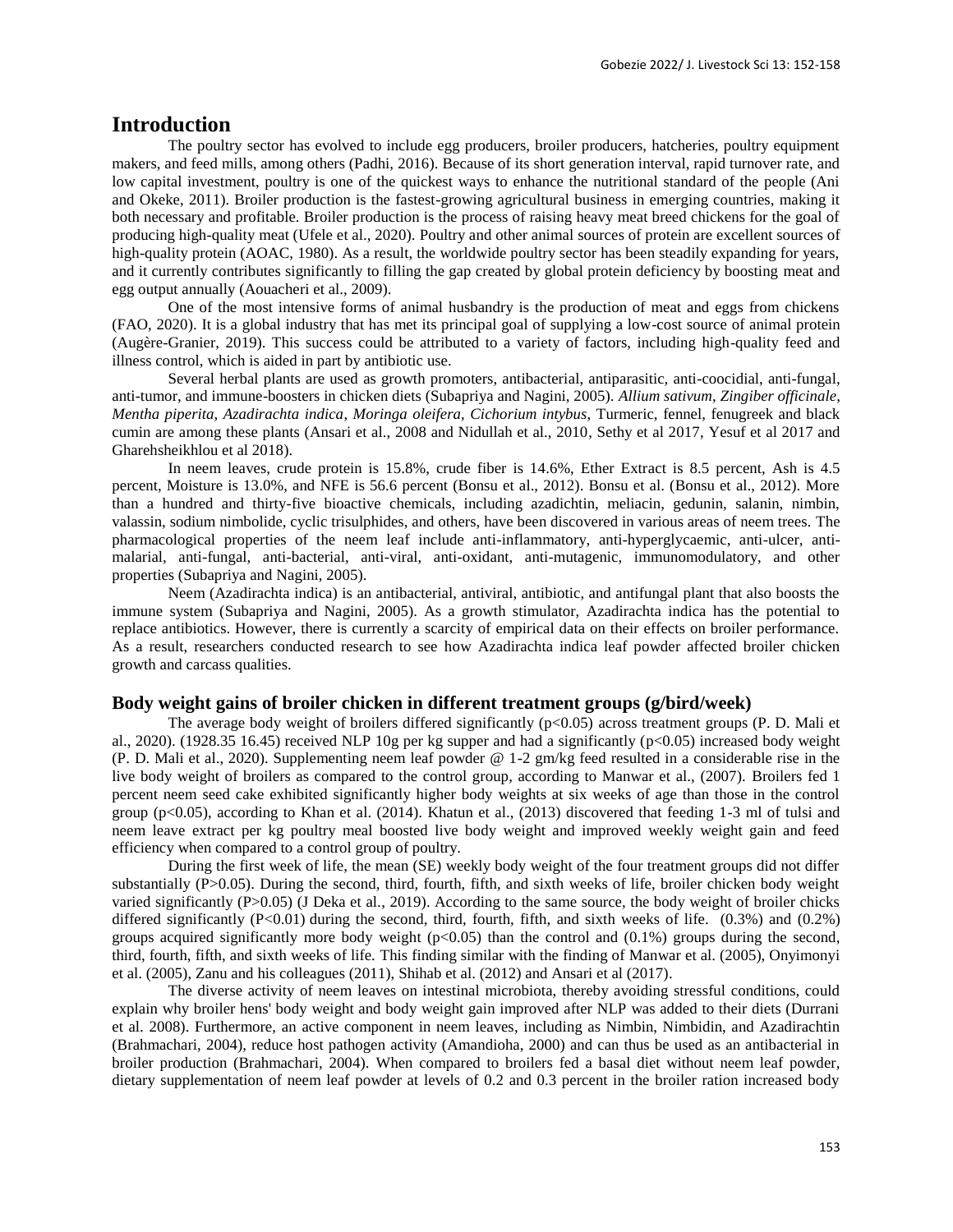weight and body weight gain. Manwar et al. (2005), Ansari et al. (2012), Ali et al. (2015), and Alam et al. (2015) all reported similar findings.

According to studies, broilers fed diets supplemented with 2.5  $g/kg$  neem leaf meal at 28 and 42 days of age had considerably increased body weight, dressing percentage, and feed efficiency (Ansari et al., 2012). After 42 days, broilers fed a diet supplemented with leaf meal acquired 8.96% more weight per day than those given antibiotics (Ansari et al., 2012).

Over the duration of the experiment (35 days), the influence of neem powder on the rate of body weight gain in chicks (Ihsan Mohammad Shihab et al, 2017). The same authors identified significant changes between the treatments over the weeks-long investigation. When compared to the control treatment, the results show that treatment (2g) is significantly superior  $(p<0.01)$ , followed by subsequent treatments (1g), (3g), and so on (Ihsan Mohammad Shihab et al, 2017).

As neem leaf powder (1-3 gm/kg) was added to the I1, I2, and I3 broiler groups, mean live body weights increased significantly  $(p<0.01)$  when compared to the control (I0) group. The weekly weight gains for I0, I1, I2, and I3 groups were 279.2049.04, 306.315.633, 311.8050.70, and 310.3051.71, respectively.

#### **Feed intake and feed consumption of broiler chicken**

There were no significant differences in the overall feed consumption of the birds in any of the treatment groups during the course of the experiment (P. D. Mali et al., 2020). (10gm NLP/kg feed) consumed the least amount of feed, while control consumed the most (P. D. Mali et al., 2020). The same author discovered that supplementing neem leaf powder with an increase in the level up to 15gm per kg of feed resulted in a decrease in feed consumption during the trial. This could be due to the presence of miliacin, a compound found in the leaves that produce bitter flavors (National Research Council, 1994). According to Khan et al., (2014), broilers in the control group ate a lot of feed, whereas group C birds fed a 1% neem seed cake ate a lot less.

The first week of life, (the control group) had the lowest feed consumption, while (NLP-0.3%) had the highest. During the second week, feed intake was highest in the (0.2%) and lowest in (NLP-0.1%) (Deka et al. 2019). A similar pattern was observed in the third week of life, with the exception that feed consumption was lowest in the T0 group. During the fourth week, (NLP-0.3 percent) had the highest feed intake and the (NLP-0.1 percent) had the lowest, whereas the (NLP-0.3 percent) had the highest and the (NLP-0.3 percent) had the lowest (J Deka et al. 2019). At the conclusion of the sixth week of life, the (NLP-0.3%) had the highest feed intake (994.40 g), whereas (NLP-0.2%) had the lowest  $(839.24 \text{ g})$ . In comparison to the control group  $(0.0 \text{ percent})$ , supplementation of neem leaf powder at 0.2 and 0.3 percent enhanced feed intake for all weeks except the fifth week of age (J Deka et al. 2019).

Its appetite and digestion stimulant, antibacterial, and hepatoprotective actions (Wanker et al., 2009), which serve to minimize bird microbial burden and boost feed consumption, could explain the increased feed intake. Neem leaves also have a carminative action and aid digestion (Durrani et al., 2008). In terms of increased feed consumption, other workers reported comparable findings (Onyimonyi et al., 2009). Unlike Zanu et al. (2011), Adeyemo and Akanmu (2012), Bonsu et al. (2012), Nnenna and Okey (2013), and Ali et al. (2015), who found no significant difference in feed intake between the control and neem leaf fed broiler chicken groups, Ali et al. (2015) found a significant difference in feed intake between the control and neem leaf fed broiler chicken groups.

Overall feed consumption per broiler was highest in (NLP-0.3%) (3593.86 g), followed by (NLP-0.2%) (3504.96 g), (3247.58 g), and (NLP-0.1%) (3222.67g). Adding NLP at 0.2 and 0.3 percent boosted overall feed consumption by 8.05 and 9.63 percent, respectively, when compared to the control group (Deka et al., 2019). Shihab et al. (2017) found that the 0.2 percent NLP supplemented group had the highest overall feed consumption (3281.6 g) over a five-week period, whereas the control group had the lowest (2592.6 g). According to Onyimonyi et al., 2009), Adeyemo and Akanmu, 2012, and Bonsu et al., 2012, supplementing broiler hens with high levels of NLP at dosages of 0.5 percent and above significantly reduced feed consumption.

# **Feed conversion ratio (FCR) of broiler chicken in different treatment groups**

Shihab et al. (2017) discovered that during a five-week period, the 0.2 percent NLP supplemented group had the highest overall feed consumption (3281.6 g), whereas the control group had the lowest (2592.6 g). According to Onyimonyi et al., 2009), Adeyemo and Akanmu, 2012, and Bonsu et al., 2012, supplementing broiler hens with high levels of NLP at dosages of 0.5 percent and above significantly reduced feed consumption. A baseline diet supplemented with probiotic + garlic + neem leaf  $@1$  kg per ton of feed showed the highest outcomes (P< 0.05) in final body weight, weekly growth, weekly feed intake, and feed conversion ratio, according to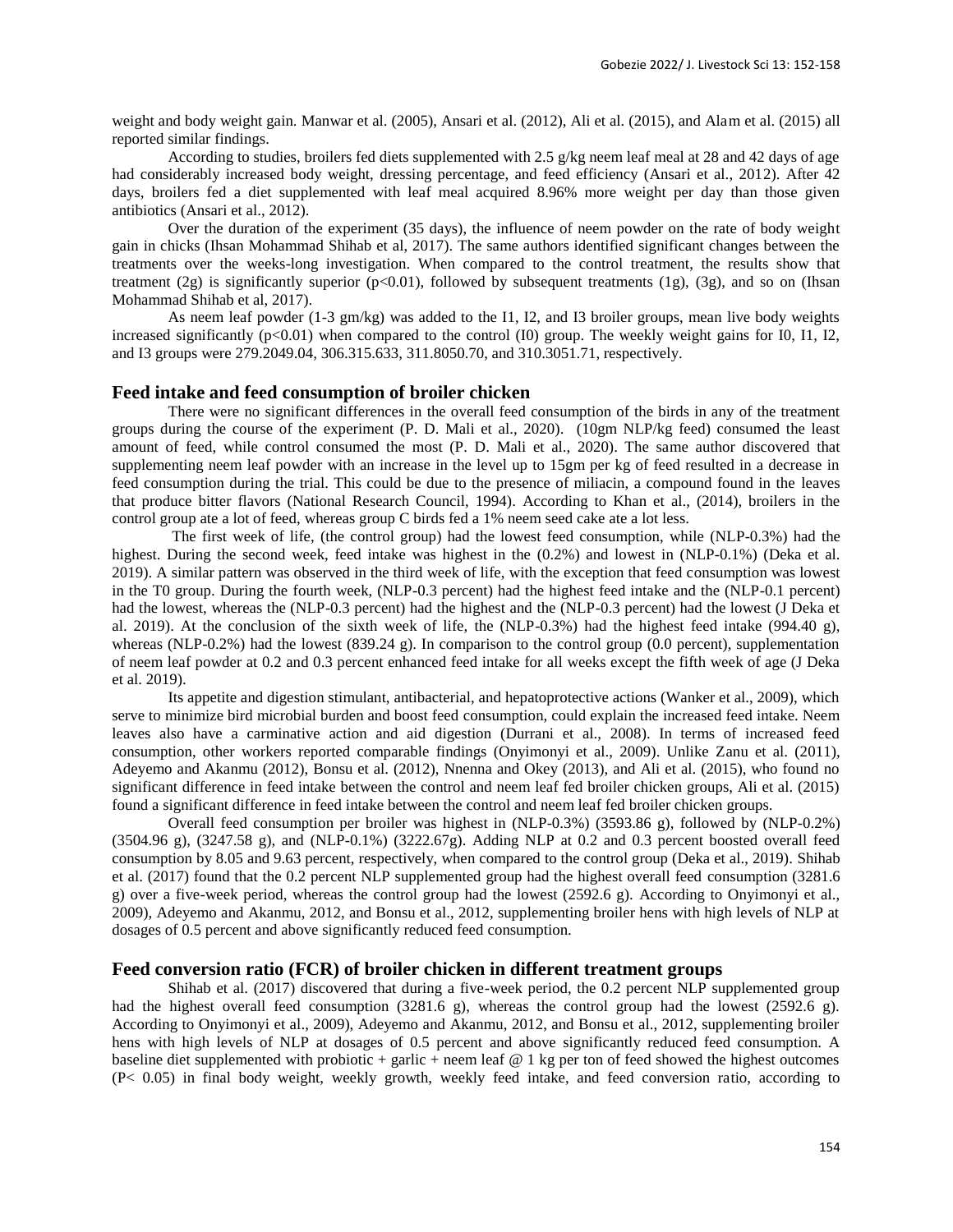Abujradah et al., (2018). When compared to the control broiler group, all neem-treated groups had the same nonsignificant FCR, unlike Alam et al., (2015).

A (30ml/liter of drinking water), B (40ml/liter of drinking water), and C (50ml/liter of drinking water) had lower feed conversion ratios (P<0.05) than the control groups, demonstrating cost savings from reduced feed consumption boosted by neem leaves infusion (Durrani et al., 2008). According to Chakeravarty and Prasad (1991) broilers given commercial diet and water with neem (A. indica) infusion exhibited a greater feed conversion ratio than others.

Adding 1-2g/kg of neem leaf powder to the ration significantly improved body weight increase and feed conversion ratio in broilers. The incorporation of macro and micro nutrients in A. indica leaf meal helps to promote weight gain. The increased body weight gain in broilers fed leaf meal may be due to its appetite and digestion stimulating, antibacterial, and hepatoprotective properties, which help to reduce the birds' microbial load and increase feed consumption and feed efficiency, implying that neem is a good alternative to antibiotic growth promoters (Ansari, et al., 2008).

According to Nemade et al. (1993), neem-fed groups showed higher feed efficiency. Broilers fed Azadirachta indica (Neem) exhibited a significantly greater feed conversion ratio than those fed other treatments (P < 0.05), according to Ansari et al. (2008). On the other hand, Wankar et al. (2009) and Nidaullah et al. (2010) revealed that dietary NLP supplementation did not significantly improve feed efficiency in broilers.

The average feed conversion ratio of the broilers was statistically significant (P<0.01) (Imran Ahmed et al., 2014). Birds in (1 percent/kg) broilers, according to the same author, had a substantially higher average feed conversion ratio (1.94). Birds in (0.5 percent /kg) and (1.5 percent /kg) had feed conversion ratios of 2.08 and 2.06, respectively. The feed efficiency of the birds in Control group was the lowest, at 2.13 (Ahmed et al 2014).

## **The carcass characteristics and cut-up part of broiler chickens**

Among the four treatment groups, the average dressing percentage ranged from 67.22 1.35 to 69.94 0.45 percent (Mali et al., 2020). The (base ration + 10gm NLP/kg of feed) had the maximum breast yield. However, there was no significant difference between all of the treated groups. Although there was a statistically insignificant difference in giblet and drum stick per cent of carcass weight between treatment groups, there was a modest difference in giblet and drum stick per cent of carcass weight between treatment groups (Mali et al., 2020). According to the same author, (Basal ration + 10gm NLP/ kg of feed) had the highest thigh yield. The difference between all therapy, on the other hand, was not significant. Kharde et al., (2014) showed no significant (p>0.05) effect of garlic and neem leaf powder (NLP) supplementation on carcass parameters like dressing yield and giblet yield (heart, gizzard, and liver) in all treatment groups. Between the dietary interventions, there were no statistically significant differences (p>0.05). This demonstrated that increasing NLM had no effect on broiler chicken carcass properties across treatments (Ubua et al., 2019). Bonsu et al. discovered that NLM in broiler diets had no effect on overall carcass characteristics in a previous investigation.

Breast (19.67-22.33 percent), drumstick (12.33-12.67 percent), thigh (14.00-14.33 percent), and back  $(17.00-19.33$  percent) were found to have no significant  $(p>0.05)$  influence of dietary therapies (Ubua et al., 2019). Obun et al (2013) found a substantial ( $p < 0.05$ ) effect, which contradicted this conclusion. This could be due to the lack of a negative effect of NLM in the trial, as greater quantities of NLM in the meals had no effect on the birds. The results of the internal organs followed the same pattern as the cut-up portions. There was no statistically significant difference  $(p>0.05)$ , which could be attributable to the broiler chickens' effective use of the diets.

In neem-treated groups, Elangovan et al. (2001) reported no variations in carcass characteristics. With the exception of breast weight, which was greater ( $p<0.05$ ) in group C (given neem infusion 50ml/liter of drinking water) than in the other groups, the weight of major body organs remained unaffected in both treated and untreated groups (Durrani et al., 2008). According to the same source, the mean weights of giblets, intestines, and abdominal fat were also the same for all groups. Alkali-treated neem meal treatment had no effect on the liver, heart, gizzard, stomach, or abdominal fat, according to Elangovan et al. (1996). In broilers fed two herbal plant extracts, Hernandez et al. (2004) showed no differences in the mean weight of the proventriculus, gizzard, gut, liver, or pancreas.

Elangovan et al. (2000) discovered that feeding growing Japanese quails a neem kernel meal-based diet had no influence on carcass characteristics or organoleptic meat testing. According to Kaushal, (2012) NLP supplementation had no influence on the drumstick, back, neck, or wing weights of Japanese quails.

The live body weight of broilers in the neem fed groups increased significantly when compared to the control group because neem leaf powder was supplemented at 1-2 gm/kg feed. The diverse action of neem leaves on intestinal microbiota, which avoids stressful situations, could explain why broiler hens' body weight and weight gain improved after eating neem leaf powder. Neem leaf powder supplementation at 0.2 and 0.3 percent increased feed intake until the fifth week of age, compared to the control group. The enhanced feed intake could be explained by its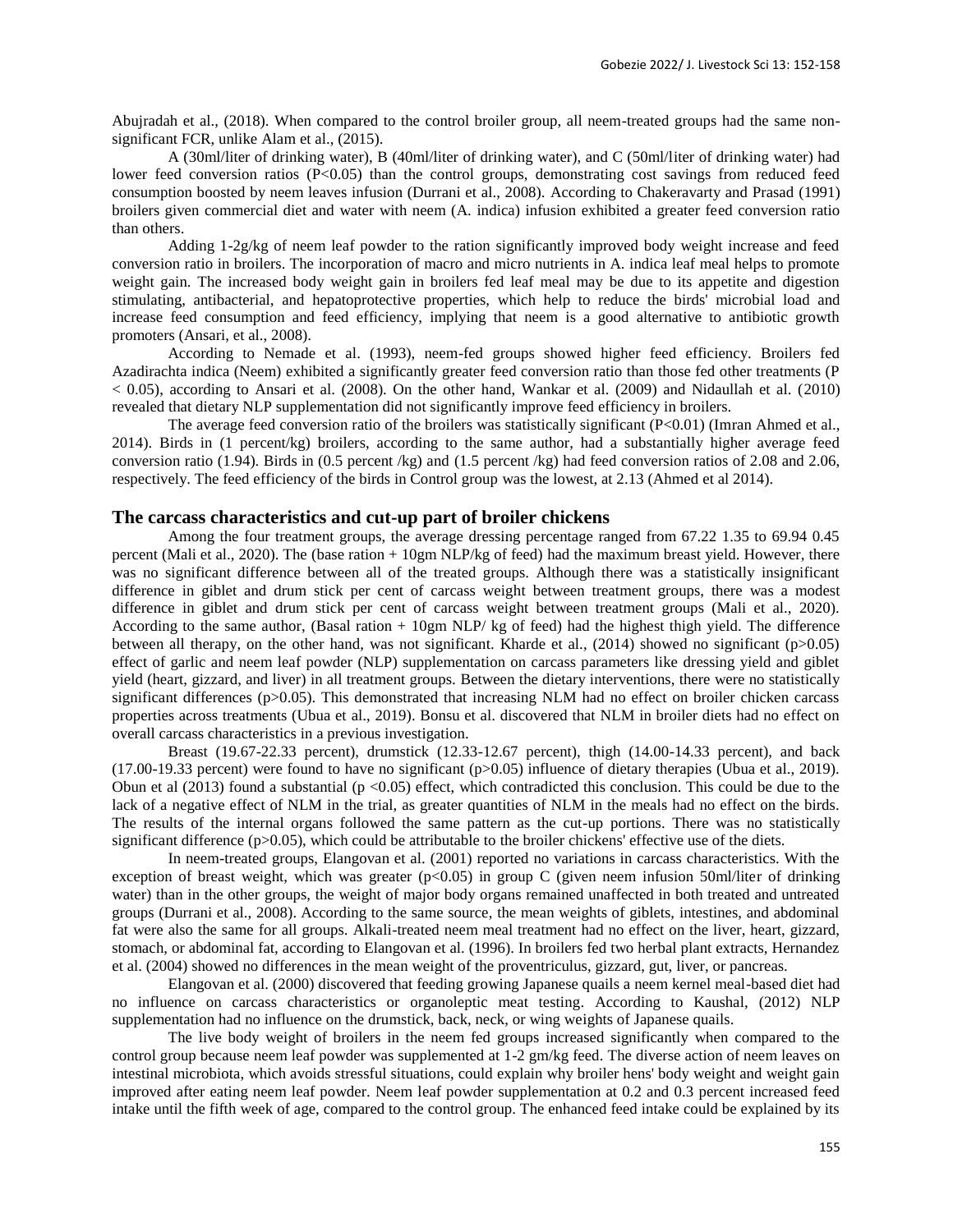appetite and digestion stimulating, antibacterial, and hepatoprotective properties, which help to lessen the microbial burden of birds and boost feed consumption. Adding 1-2g/kg of neem leaf powder to the ration significantly improved body weight increase and feed conversion ratio in broilers. To increase overall performance, neem leaf powder can be used as a cost-effective natural feed addition in commercial broiler chicken diets.

# **References**

- 1) Abujradah M.K., Neeraj and Pandey R. (2018). Effect of probiotics, Garlic and Neem leaf powder supplementation on feed efficiency in caged broiler. International Journal of Current Microbiology and applied sciences 7(6):78- 83. <https://doi.org/10.20546/ijcmas.2018.706.011>
- 2) Adeyemo G.O., Akanmu A.M., (2012). Effects of neem (Azadirachta indica) and pawpaw (Carica papaya) leaves supplementation on performance and carcass characteristics of broilers. International Journal of Current Research. 2012; 4(12):268-271.
- 3) Ahmed I., Khan S.A., Hussain A., Sabir N., Ahmed G., Awan K., (2014). Effect of Supplementation of Ration with Neem Seed Cake on the Growth of Broilers. Global Veterinaria 13 (3): 414-418. DOI: 10.5829/idosi.gv.2014.13.03.8527.
- 4) Alam M.M., Rakib M.A.A., Hasan M.S., Ali M.A., (2015). Effects of neem leaf powder as a growth promoter in broilers. International Journal of Natural and Social Science. 2015; 2(2):22-26.
- 5) Ali S.A., Kumar P, Neeraj, (2015). Growth performance of broilers fed with neem leaf powder (Azadirachta indica) and amprolium as coccidiostat feed additives. European Academic Research. 2015; 2(10):12715- 1271.
- 6) Amandioha A.C. (2000.) Controlling rice blast in vitro and in vivo with extracts of Azadirachta indica. Crop Protection. 2000; 19:287-290.
- 7) Ani A.O. and Okeke G.C. (2011). The performance of broiler birds fed varying dietary levels of roasted pigeon pea (Cajanus cajan) seed meal. Pakistan Journal of Nutrition. 10(11): 1036-1040 doi:10.3923/pin.2011.1036.1040
- 8) Ansari J, Khan SH, Haq A, Yousaf M. (2012). Effect of the levels of Azadirachta indica dried leaf meal as phytogenic feed additive on the growth performance and haemato-biochemical parameters in broiler chicks. Journal Applied Animal Research 2012; 40(4):336-345. <https://doi.org/10.1080/09712119.2012.692329>
- 9) Ansari J.Z., ul-Haq A., Yousaf M., Ahmad T. Khan S. (2008). Evaluation of Different Medicinal Plants as Growth Promoters for Broiler Chicks, Sarhad Journal of Agriculture, 24(2):323-330.
- 10) AOAC, (1980). Official methods of analysis of the Association of Official Analytical Chemists, (13th edn.), Association of Official: Washington DC, USA.
- 11) Augère-Granier M. (2019). The EU poultry meat and egg sector; Main features, challenges and prospects, indepth analysis. Available at: https://www.europarl.europa.eu/RegData/e tudes/IDAN/2019/644195/EPRS\_IDA (201 9)644195\_EN.pdf. Accessed on 14th March, 2020.
- 12) [Aouacheri](https://www.jle.com/en/recherche/recherche.phtml?dans=auteur&texte=W+Aouacheri) [S., Saka](https://www.jle.com/en/recherche/recherche.phtml?dans=auteur&texte=S+Saka) [R., Djafer](https://www.jle.com/en/recherche/recherche.phtml?dans=auteur&texte=R+Djafer) [G., Lefranc,](https://www.jle.com/en/recherche/recherche.phtml?dans=auteur&texte=G+Lefranc+) (2009). Protective effect of diclofenac towards the oxidative stress induced by paracetamol toxicity in rats. Annals de Biology Clinique 67(6), 619-27.
- 13) Bonsu FR, Kagya-Agyemang JK, Kwenin WK and Zanu HK (2012). Medicinal response of broiler chicken to diets containing Neem (Azadirachta indica) leaf meal, haematology and meat sensory analysis. World Applied Science Journal 19(6): 800- 805.
- 14) Brahmachari G, (2004). Neem-An omnipotent plant: A retrospection. ChemBioChem. 2004; 5(4):408-421.
- 15) Chakarverty A and Parsad J. (1991). Study on the effect of neem leaf extract and neem and cake extract on the performance of broiler chicks. Indian Poultry Advisory 24(9): 37-38.
- 16) Deka J., Mahanta J.D., Kalita K.P., Choudhury D., Ahmed H.F., Tamuly S. (2019). Effect of dietary supplementation of Neem (Azadirachta indica) leaf powder on the performance of commercial broiler chicken. Journal of Entomology and Zoology Studies 2019; 7(3): 658-663.
- 17) Durrani F.R., Sultan A., Jan M., Chand N., Durrani Z., (2008) Immunomodulatory and growth promoting effects of Neem (Azadirachta indica) leaves infusion in broiler chicks. Sarhad Journal of Agriculture. 24(4):655- 659.
- 18) Elangovan, A.V., Gowda S.K., Verma S.V.S. and Singh S.D. (1996). Effect of dietary neem (Azadirachta indica) kernel meal on nutrient retention, haematology and histopathology in White Leghorn layers. Indian Journal of Poultry Science. 31(3): 216-219.
- 19) Elangovan AV, Verma S.V.S., Sastry V.R.B., Singh S.D. (2001). Effect of feeding neem (*Azadirachta indica*) kernel meal on growth, nutrient utilization and physiology of Japanese quails (*Coturnix cotrnix japonica*) Asian-Australian Journal of Animal Sciences. 13(9): 1272-1277.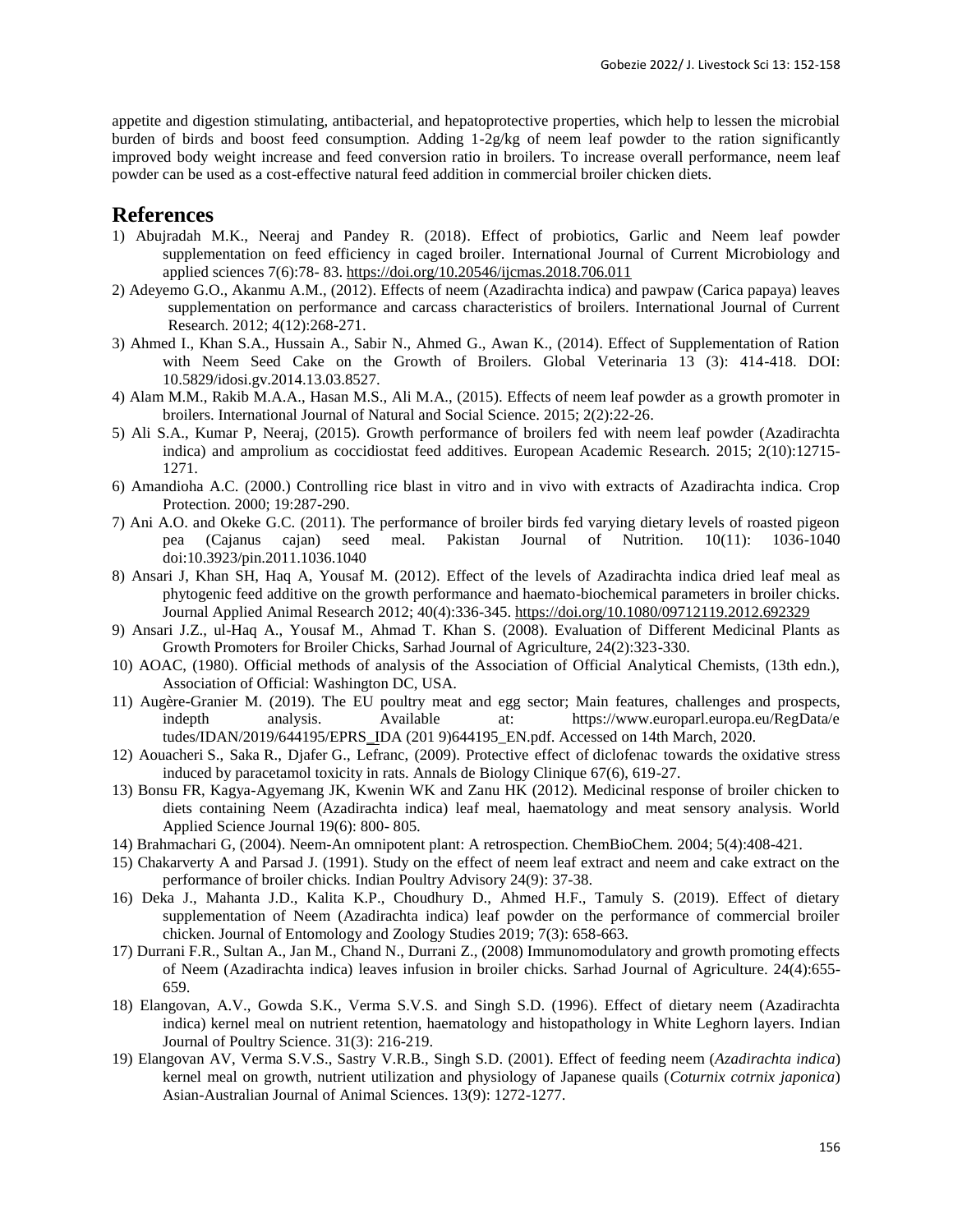- 20) Elangovan A.V., Verma S.V.S., Sastry V.R.B., Singh S.D. (2000). Effect of feeding Neem (Azadirachta indica) kernel meal on growth, nutrient utilization and physiology of Japanese quails (Coturnix cotrnix japonica). Asian Australian Journal Animal Science, 13: 1272-1277.
- 21) Food and Agricultural Organization (FAO) (2020). Animal production. Available at: http://www.fao.org/animalproduction/en/. Accessed on 14th, March, 2020.
- 22) Gharehsheikhlou H.R., Chamani M., Seidavi A.R., Sadeghi A.A., Mohiti-Asli M. (2018). Effect of fennel and savory essential oils on performance, carcass characteristics and blood parameters of broilers. Journal of Livestock Science 9: 23-31
- 23) Hernandez F., Madrid J., Garcia V., Orengo J., Megias M.D. (2004). Influence of two plant extract on broiler performance, digestibility and digestive organ size. Poultry Science. 83: 169-174.
- 24) Khan S.A., Ahmed I., Hussain A., Sabir N., Ahmed G., Awan K. (2014). Effect of supplementation of ration with neem seed cake on the growth of broilers. Global Veternaria 13(3):414-418.
- 25) Kharade K.R., Soujanya S. (2014). Effect of garlic and neem leaf powder supplementation on growth performance and carcass traits in broilers. Veterinary World. 7(10): 799-802.
- 26) Khatun S., Mostofa M., Alom F., Uddin J., Alam M.N., Moitry N.F. (2013). Efficiency of tulsi and neem leaves extract in broiler production. Bangladesh Journal Veterinary Medicine 11(1):1-5.
- 27) Kaushal S. (2012). Effect of Neem (*Azadirachta indica*) leaf powder supplementation on production performance, haemato-biochemical and immunological parameters in Japanese quails. Thesis, MVSc. G. B. Pant University of Agriculture and Technology.
- 28 ) Mali P.D., Adangale S.B., Sharma N., Fulpagare Y.G., Patale S.S. (2020). Effect of Supplementation of Neem (Azadirachta indica) Leaf Powder on Growth Performance and Carcass Characteristics of Broilers. https://doi.org/10.20546/ijcmas.2020.910.010
- 29) Manwar S.J., Thirumurgan P., Konwar D., Chidanandaiah. Karna D.K. (2005). Effect of Azadirachta indica leaf powder supplementation on broiler performance. Indian Veterinary Journal 2005; 84:159-162.
- 30) Masud A.A., Rousham E.K., Islam M.A., Alam M-U., Rahman M., Mamun A.A., Sarker S., Asaduzzaman M., Unicomb L. (2020). Drivers of Antibiotic Use in Poultry Production in Bangladesh: Dependencies and Dynamics of a Patron Client Relationship. Frontiers in Veterinary Science, 7:78. doi: 10.3389/ fvets.2020.00078.
- 31) Nemade P.P., Kukde R.J. (1993). Effect of Neem leaf extract on broiler performance. Indian Poultry Review. 24: 30- 32.
- 32) Nidaullah H., Durrani F.R., Ahmad S., Jan I.U., Gul S. (2010). Aqueous extract from different medicinal plants as anticoccidial, growth promotive and immunostimulant in broilers. ARPN Journal of Agriculture and Biological Sciences. 5: 153-159.
- 33) Nnenna O.P., Okey A.A. (1994). Toxicity and nutritional assessment of aqueous Azadirachta indica (Neem) leaf extract in broiler chicks. International Journal of Biological Sciences. 3(6):172- 180.
- 34) NRC (National Research Council), (1994). Nutrient requirements of poultry 9th revised edition. National academy press, Washington, D. C., USA. 1994.
- 35) Obun C.O., Ukim C.I., Olatunji E.A., Kehinde A.S. (2013). Health and carcass implications of dietary inclusion of graded level of sun-cured neem (Azadirachta indica, A. Juss) leaf meal for broilers. Greener Journal Agricultural Sciences. 3: 48-54.
- 36) Onyimonyi A.E., Olabode A., Okeke G.C. (2009). Performance and economic characteristics of broilers fed varying dietary levels of neem leaf meal (Azadirachta indica). International. Journal Poultry Sciences. 2009; 8(3):256-259.
- 37) Padhi, M.K. (2016). The importance of indigenous breed of chicken for rural economy and their improvements for higher production performance. Scientifica, 2016: 2604685. https://doi.org/10.1155
- 38) Sethy K., Swain P., Behera K., Sahoo N., Agrawalla J., Khadanga S., Mahapatra M.R., Parhi S.S. (2017). Effect of turmeric (Curcuma longa) supplementation on antioxidants and immunity of broiler birds. Journal of Livestock Science 8: 103-106
- 39) Shihab I.M., Mushtaq T.B.A., Abdullah S.M., Mutar S.S. (2017). Impact of supplementation Neem powder (Azadirachta indica) to diet broiler in immunological, physiological and productive traits. Advances in Environmental Biology. 2017; 11(3):44-51.
- 40) Subapriya R., Nagini S. (2005). Medicinal properties of neem leaves: a review. Current Medicinal Chemistry Anticancer Agents. 5:149-156.
- 41) Subapriya R., Nagini S. (2005). Medicinal properties of Azadirachta indica leaves: A Review. Asian Pacific Journal Cancer Prevention. 6: 515-520.